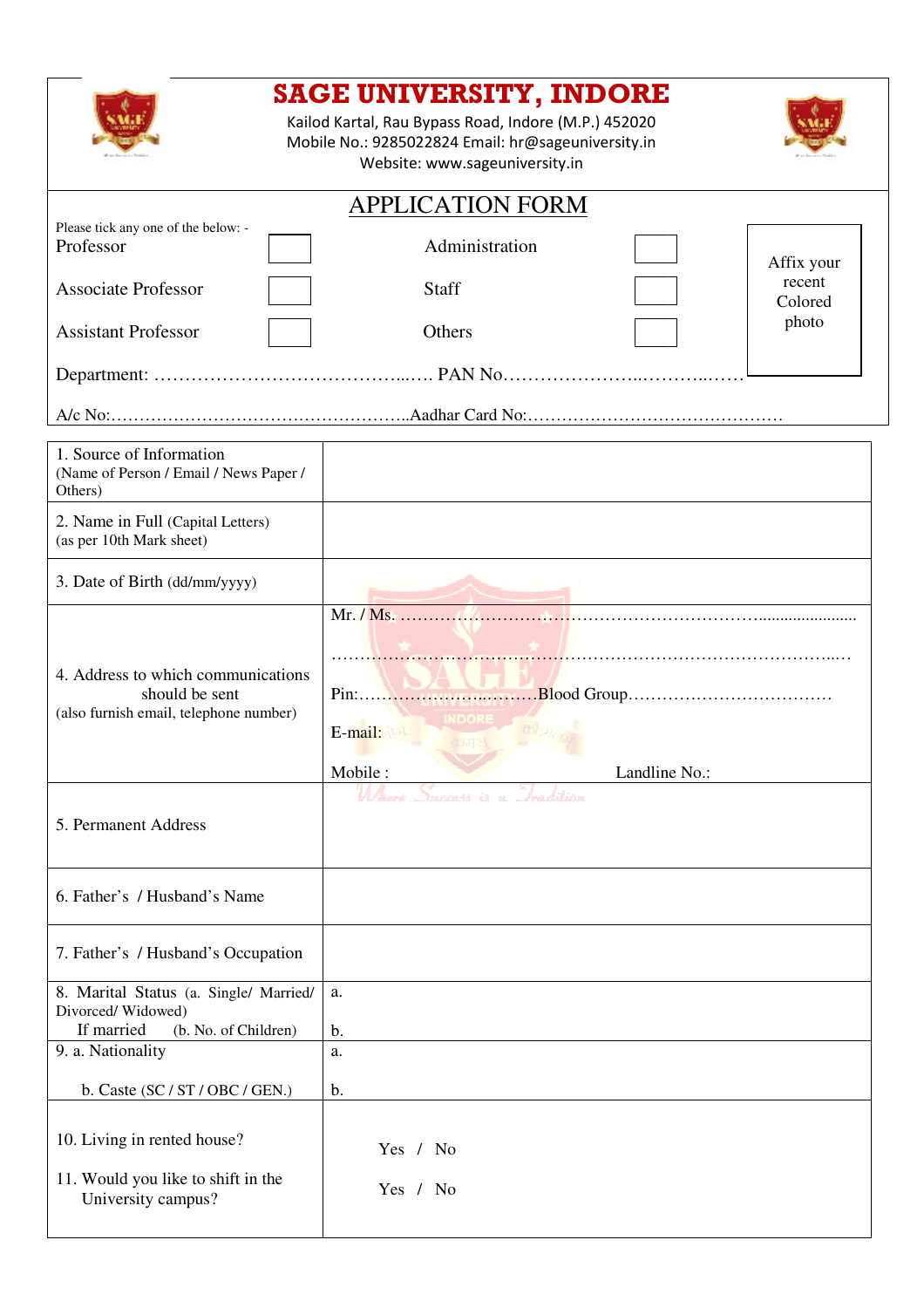| 12. Academic Qualification starting - (Attach Self attested photocopies of certificates, mark sheets and degrees) |                   |                        |                    |                     |                                 |  |
|-------------------------------------------------------------------------------------------------------------------|-------------------|------------------------|--------------------|---------------------|---------------------------------|--|
| <b>Examination Passed</b>                                                                                         | Subjects / Branch | Medium of<br>Education | Year of<br>Passing | Percentage<br>/ GPA | Name of the Institution / Board |  |
| High School $(X)$                                                                                                 |                   |                        |                    |                     |                                 |  |
| <b>Higher Secondary</b>                                                                                           |                   |                        |                    |                     |                                 |  |
| (XII)                                                                                                             |                   |                        |                    |                     |                                 |  |
| <b>Under Graduation</b>                                                                                           |                   |                        |                    |                     |                                 |  |
| (B.A./B.Com./B.Sc./                                                                                               |                   |                        |                    |                     |                                 |  |
| B.E.)                                                                                                             |                   |                        |                    |                     |                                 |  |
| Post-Graduation                                                                                                   |                   |                        |                    |                     |                                 |  |
| (M.A./M.Com./M.Sc/                                                                                                |                   |                        |                    |                     |                                 |  |
| M.Tech./MBA/ MCA)                                                                                                 |                   |                        |                    |                     |                                 |  |
| Others<br>(please specify)                                                                                        |                   |                        |                    |                     |                                 |  |
|                                                                                                                   |                   |                        |                    |                     |                                 |  |

| 13. Teaching / Administrative / Industrial Experience - Total No. of years.<br>(Attach Experience Certificates) |             |                               |                     |                       |
|-----------------------------------------------------------------------------------------------------------------|-------------|-------------------------------|---------------------|-----------------------|
| Name of the Institution /<br>Organization                                                                       | Designation | <b>Salary</b><br>Consolidated | Duration with dates | Reason for<br>leaving |
|                                                                                                                 |             |                               |                     |                       |
|                                                                                                                 |             |                               |                     |                       |
|                                                                                                                 |             |                               |                     |                       |
|                                                                                                                 |             | <b>Tradition</b><br>68        |                     |                       |
| 14. Academic Profile (Give details of the following in separate sheets)                                         |             |                               |                     |                       |
| Papers published in Journal:                                                                                    |             |                               |                     |                       |
| Books Authored/Co-authored:                                                                                     |             |                               |                     |                       |
| Papers published in Conferences:                                                                                |             |                               |                     |                       |
| Sponsored Research projects: - Title:                                                                           |             |                               |                     |                       |
| Name of Sponsoring Agency:                                                                                      |             | <b>Sanctioned Amount:</b>     | Duration:           |                       |
| No. of M.Tech. thesis guided/co guided                                                                          | Awarded:    | Submitted:                    | Ongoing:            |                       |
| No. of Ph.D. thesis guided/co guided                                                                            | Awarded:    | Submitted:                    | Ongoing:            |                       |
| No. of Workshops/Training Programs/Summer/Winter Schools/Conferences Attended/Organized:                        |             |                               |                     |                       |
| Awards, Patents, Prizes etc.                                                                                    |             |                               |                     |                       |
| Any other relevant information on your academic standing in brief.                                              |             |                               |                     |                       |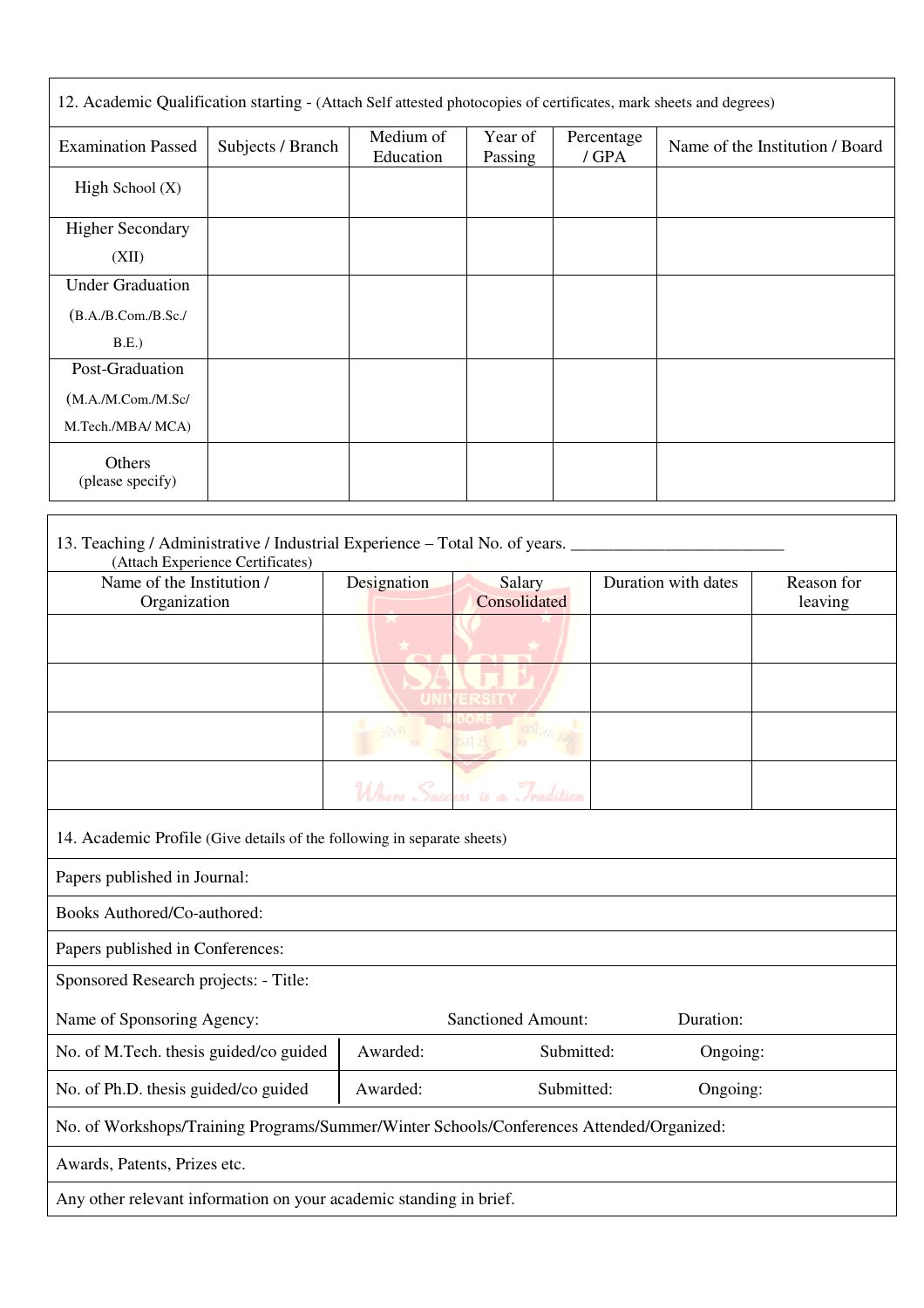| 15. Professional Affiliation, Indian and Foreign (Membership of Societies, etc.) |                   |                     |         |  |
|----------------------------------------------------------------------------------|-------------------|---------------------|---------|--|
| Organization                                                                     | Year of induction | Grade of Membership | Remarks |  |
|                                                                                  |                   |                     |         |  |
|                                                                                  |                   |                     |         |  |
|                                                                                  |                   |                     |         |  |

| 16. About yourself                                                      |                       |                         |
|-------------------------------------------------------------------------|-----------------------|-------------------------|
| Any prevailing medical condition?                                       |                       |                         |
| Wedding plans if you are Single?                                        |                       |                         |
| Are you pursuing any course currently?<br>Yes / No                      | If yes, Course Name:  | <b>Completion Date:</b> |
| Do you plan to take up further studies?<br>Yes / No                     | If yes, Course Name:  | <b>Completion Date:</b> |
| Do you own a vehicle? Yes / No                                          | If yes, give details: |                         |
| Have you applied with us in past?<br>Yes / No                           | If yes, When:         | For which post:         |
| Do you know anyone who works with us? If yes, give details:<br>Yes / No |                       |                         |

| 17. Languages known: |         |         |
|----------------------|---------|---------|
| Spoken               | Written | Fluency |
|                      |         |         |
|                      |         |         |
|                      |         |         |

| 18. Your social media details |       |                                    |
|-------------------------------|-------|------------------------------------|
| Facebook                      | Name: | Where Success is a No. of Friends: |
| Instagram                     | Name: | No. of Followers:                  |
| Twitter                       | Name: | No. of Followers:                  |
| LinkedIn                      | Name: | No. of connections:                |

|       |              | 19. References Details(Only professional references other than sage university) |            |
|-------|--------------|---------------------------------------------------------------------------------|------------|
| Ref 1 | Name:        | Relation with reference:                                                        | Mobile No: |
|       | Designation: | Years since you know him/her:                                                   | Address:   |
| Ref 2 | Name:        | Relation with reference:                                                        | Mobile No: |
|       | Designation: | Years since you know him/her:                                                   | Address:   |